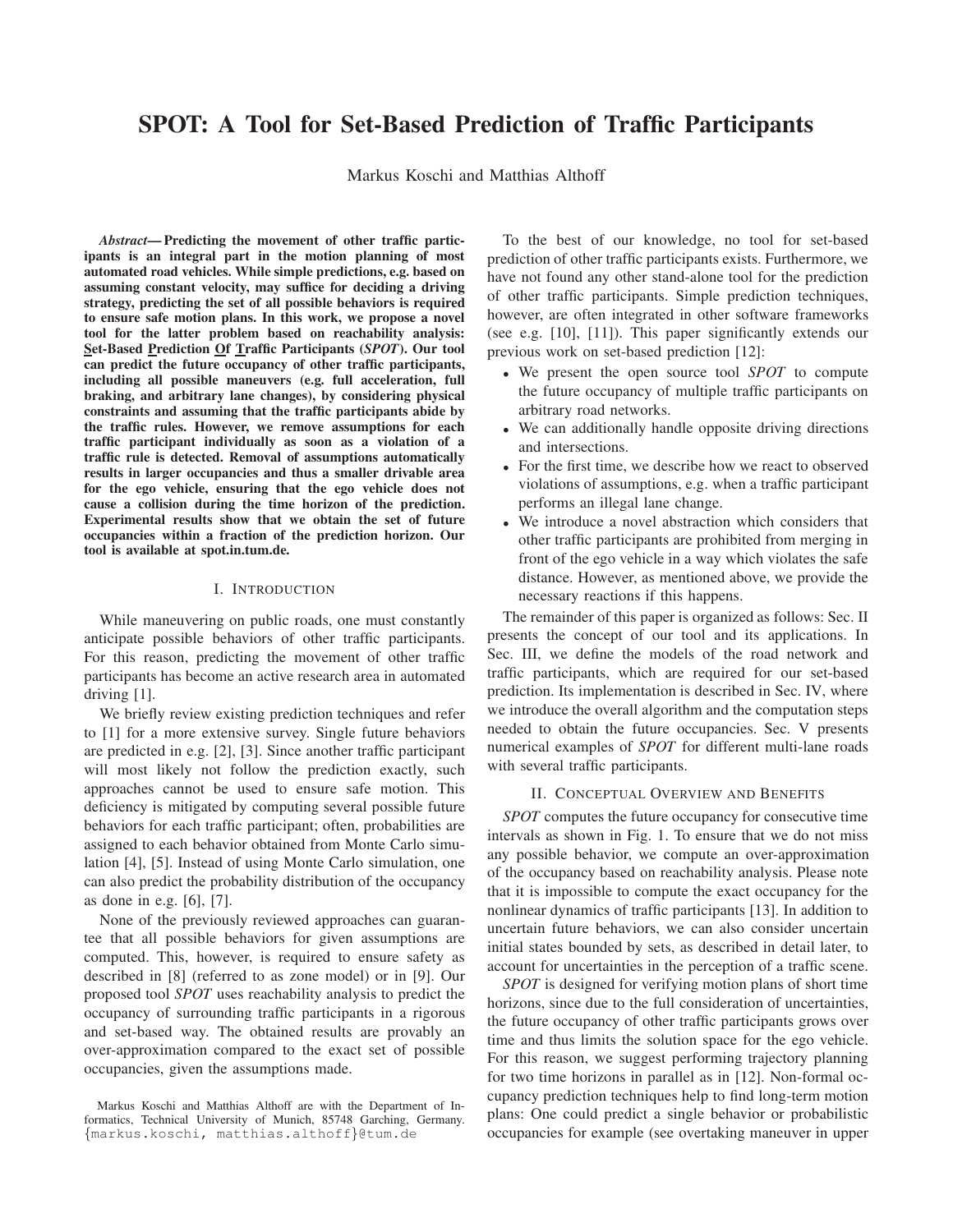$t \in [t_0, t_1]$ :



Fig. 1. Snapshots of the predicted occupancy of the traffic participant for selected consecutive time intervals.

part of Fig. 2). We suggest applying our formal prediction to the first part of the long-term plan only, as shown in the lower part of Fig. 2, since the short time horizon does not result in overly large occupancy sets. One should additionally plan a fail-safe maneuver into a safe state [14]. If we verify the first part of the intended trajectory as safe using our set-based prediction, this part can be executed while we try to verify the next part. Otherwise, the previously verified fail-safe trajectory is initiated. Thus, we can even guarantee that no collision occurs beyond the prediction horizon. To summarize, non-formal techniques provide long-term plans based on likely behaviors of other traffic participants, while set-based prediction guarantees safe maneuvers. For more details on integrating the verification into the framework of automated vehicles, the interested reader is refered to [12].



Fig. 2. Comparing non-formal, long-term prediction with formal, shortterm prediction.

a) Application Areas: Based on the future occupancies of other traffic participants obtained by SPOT, the drivable area of the ego vehicle can be computed [15]. Such drivable areas can be used to prune the search space of the ego vehicle to more efficiently find feasible, safe motion plans. SPOT can

also be used to verify planned motions [9]: If none of the computed occupancies intersects with the occupancy of the ego vehicle for all points in time, one can guarantee that the ego vehicle does not cause a collision (see Fig. 1).

b) Features: SPOT provides the following key features:

- The tool is open source so that parts of the code can be used for one's own purposes.
- Uncertainties in measurements (position, orientation, dimensions, velocity, and acceleration) and in the future behavior of traffic participants are explicitly considered.
- Even though SPOT is implemented in MATLAB (generally slower than compiled code), we achieve computation times within a fraction of the predicted horizon (typically less than  $1.0\%$ ).
- *SPOT* has only a few lines of code (fewer than 5000). This makes understanding how it works, as well as extending its features, easy.
- *SPOT* is designed to be fed by different types of input. As a stand-alone tool, the user defines a traffic scenario in an XML file and specifies the time horizon for the prediction. It is also possible to embed SPOT in a motion planner and feed it with environment data. Given a planned trajectory, SPOT can check it for collisions with the predicted occupancies.

## **III. MODELS**

In order to predict the future behavior of other traffic participants, the surrounding environment of the ego vehicle is modeled in a traffic scene, which consists of a road network, traffic participants, and static obstacles.

# A. Road Network Model

The road network is modeled by *lanelets* [16], which are atomic, interconnected, and drivable road segments. They are defined by their *left* and *right bound*, where each bound is represented by an array of points (a polyline), as shown in Fig. 6. The driving direction of a lanelet is implicitly defined by its left and right bound. To consider all possible routes through the road network, we introduce relations between two lanelets: predecessor, successor, left, right. We further define lanes as the union of lanelets which are longitudinally adjacent, i.e. are successors and predecessors of each other. Note that a lanelet which has multiple successors, as in the case of road forks, becomes an element of multiple lanes (see Fig.  $6$ ).

# **B.** Traffic Participant Model

In addition to the road network, the dynamics of traffic participants have to be modeled. Please note that in the current version of SPOT, we only consider vehicles; other traffic participants like cyclists and pedestrians are added in the future.

We typically do not have a precise model  $M_0$  of other traffic participants (in contrast to the ego vehicle). Thus, we use different abstractions for the complicated dynamics described by differential inclusions

$$
\dot{x} \in f_i(x(t), u(t)),\tag{1}
$$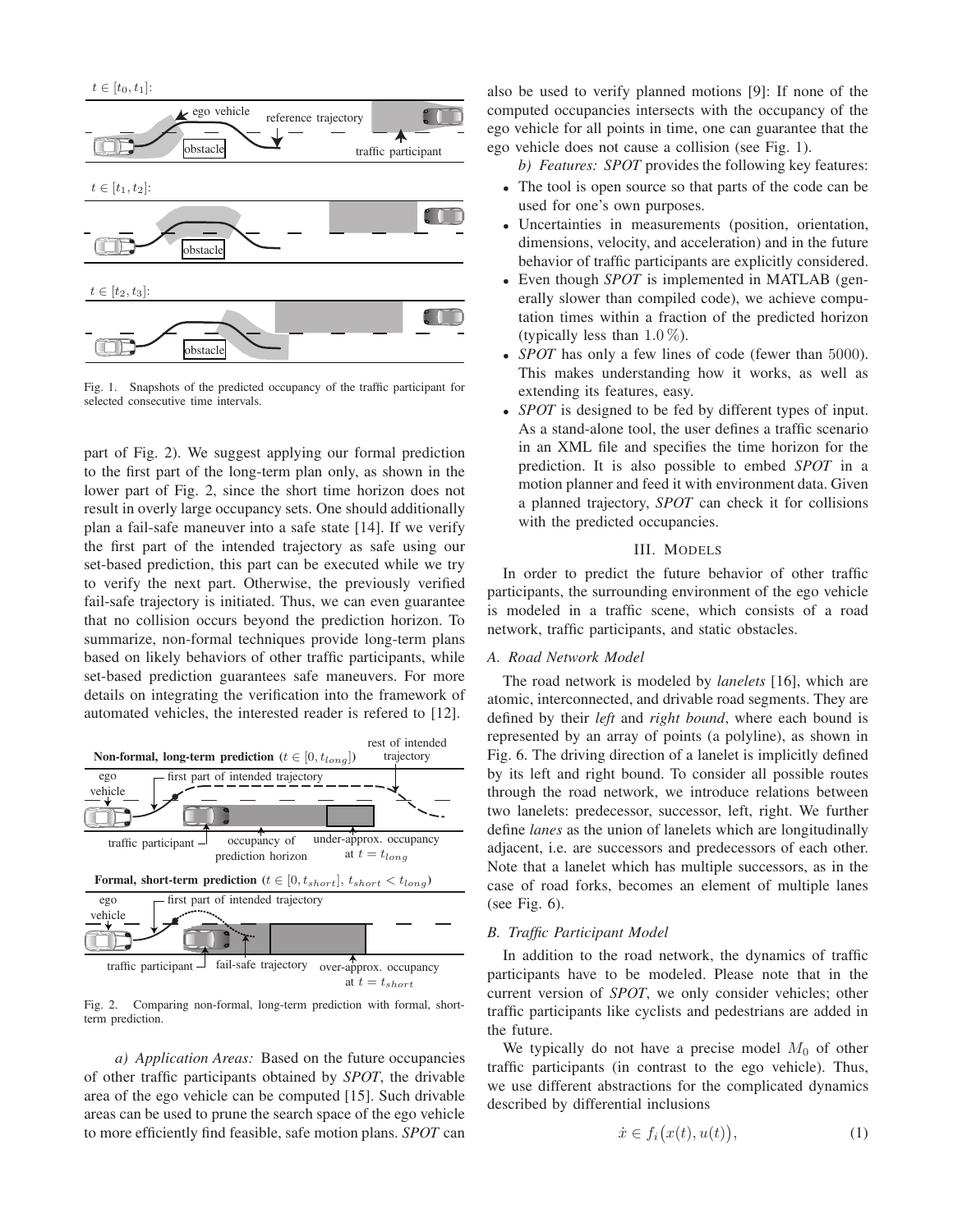where  $x \in \mathbb{R}^n$  is the state,  $u \in \mathbb{R}^m$  is the input, and the index i refers to the  $i^{th}$  model  $M_i$ . The possible initial states and the inputs are bounded by sets:  $x(0) \in \mathcal{X}_0, \forall t : u(t) \in \mathcal{U}$ . We denote a possible solution of (1) as  $\chi_i(t, x(0), u(t))$ . To define our abstractions, we require the definition of a reachable set, i.e. the set of states reachable at a certain point in time  $r$  from a set of initial states subject to uncertain inputs:  $\mathcal{R}(M_i,r) = \{ \chi_i(r,x(0),u(t)) | x(0) \in \mathcal{X}_0, \forall t : u(t) \in \mathcal{U} \}$ (the notation  $\mathcal{R}(M_i, r)$  neglects the dependence on  $\mathcal{X}_0$  and  $\mathcal{U}$ for brevity). Further, we introduce a mapping from the state space to the set of points in Cartesian space occupied by the traffic participant as map(x) :  $\mathcal{X} \to \mathcal{P}(\mathbb{R}^2)$ , where  $\mathcal{P}(\mathbb{R}^2)$ is the power set of  $\mathbb{R}^2$ . For a set of states X, the mapping is defined as  $\text{map}(\mathcal{X}) := \{\text{map}(x)|x \in \mathcal{X}\}\$ . Ultimately, we are interested in the over-approximative occupancy  $\mathcal{O}(t)$  of a traffic participant, which is defined as

$$
\forall t > 0 : \mathcal{O}(t) \supseteq \text{map}(\mathcal{R}(M_0, t)). \tag{2}
$$

Since reachability analysis of the original model  $M_0$  is computationally expensive [12], our aim is to find abstractions  $M_i$   $(j = 1, \ldots, m)$  such that  $\forall t > 0 : \mathcal{R}(M_0, t) \subseteq \mathcal{R}(M_i, t)$ . Thus, we can efficiently over-approximate the reachable set of the original model as

$$
\forall t > 0 : \text{map}(\mathcal{R}(M_0, t)) \subseteq \bigcap_{j=1}^m \text{map}(\mathcal{R}(M_j, t)) \subseteq \bigcap_{j=1}^m \mathcal{O}_j(t). \quad (3)
$$

In particular, we have implemented three abstractions in SPOT so far:  $M_1$ , resulting in the *acceleration-based occupancy*  $\mathcal{O}_1(t)$  (see Sec. IV-D);  $M_2$ , resulting in the *lane*following occupancy  $\mathcal{O}_2(t)$  (see Sec. IV-E); and  $M_3$ , resulting in the safe distance occupancy  $\mathcal{O}_3(t)$  (see Sec. IV-F). The set of the overall occupancy of a traffic participant is

$$
\mathcal{O}(t) = \mathcal{O}_1(t) \cap \mathcal{O}_2(t) \cap \mathcal{O}_3^{\complement}(t),\tag{4}
$$

where  $\mathcal{O}_3^{\complement}(t)$  denotes the complement of  $\mathcal{O}_3(t)$ . Since we compute  $\mathcal{O}_3(t)$  as an under-approximation, i.e.  $\mathcal{O}_3(t)$   $\subseteq$  $\text{map}(\mathcal{R}(M_3,t)), \mathcal{O}_3^{\mathbb{C}}(t)$  is over-approximative and thus  $\mathcal{O}(t)$ is over-approximative. As set representation for the occupancy, we choose polygons consisting of a tuple of vertices.

In addition to providing abstractions for the dynamics of traffic participants, we also consider a number of constraints listed in Tab. I: While  $C_{a_{\text{max}}}$  and  $C_{\text{engine}}$  are physical constraints, the other ones are a formalization of the Vienna Convention on Road Traffic [17]. The parameterized speed  $v_{\text{max}}$  is selected to be the minimum of three parameters: capable velocity of the obstacle, official speed limit of the obstacle's current lane times a speeding factor  $f_S > 1$ , and the critical velocity  $v_{\text{critical}}$  beyond which one cannot follow a lane anymore due to reaching maximum tire forces (computed based on [18]).

Due to measurement uncertainties, the possible set of initial states  $\mathcal{X}_0$  is constructed by the Cartesian product of intervals, e.g. of position  $[x_0, y_0]^T$  and of velocity  $[v_{x,0}, v_{y,0}]^T$ . Based on  $\mathcal{X}_0$ , each obstacle is characterized by a set of parameters, which are listed in Tab. II. The shape of a traffic

**TABLE I** OBSTACLE CONSTRAINTS.

| Constraint          | Variable          | <b>Description</b>                                                         |
|---------------------|-------------------|----------------------------------------------------------------------------|
| $C_{a_{\max}}$      | $a_{\max}$        | Maximum absolute acceleration is limited                                   |
|                     |                   | by $a_{\text{max}}$ .                                                      |
| $C_{v_{\max}}$      | $v_{\rm max}$     | Positive longitudinal acceleration is stopped                              |
|                     |                   | when a parameterized speed $v_{\text{max}}$ is reached.                    |
| $C_{\text{engine}}$ | $v_S$             | Above a parameterized speed $vS$ , acceleration                            |
|                     |                   | in driving direction is $a_{\text{long}} = a_{\text{max}} \frac{v_S}{v}$ , |
|                     |                   | which models limited engine power.                                         |
| $C_{\rm back}$      | $b_{\rm back}$    | Driving backwards in a lane is not allowed.                                |
| $C_{\text{lane}}$   | b <sub>lane</sub> | Leaving the lane is forbidden. Changing lanes                              |
|                     |                   | is only allowed if the new lane has the same                               |
|                     |                   | driving direction as the previous one.                                     |
| $C_{\text{safe}}$   |                   | Minimum distance to the ego vehicle $\xi_{\text{safe}}$                    |
|                     |                   | must be kept to comply with safe distance                                  |
|                     |                   | regulations.                                                               |

participant is enclosed by a rectangle of length  $l$  and width  $w$ , where measurement uncertainties in terms of the obstacle's dimension are considered by enlarging its dimensions to  $l < l$ and width  $\tilde{w} < w$  as shown in Fig. 5. Note that l and w can vary when the initial state is updated, e.g. through updated sensor measurements.

**TABLE II** OBSTACLE PARAMETERS BASED ON THE CONSTRAINTS IN TAB. I.

| <b>Parameter</b>   | Variable                           | <b>Parameter</b>              | Variable          |
|--------------------|------------------------------------|-------------------------------|-------------------|
| max. acceleration  | $a_{\text{max}}$ in $\text{m/s}^2$ | Boolean for $C_{\text{back}}$ | $b_{\rm back}$    |
| max. velocity      | $v_{\text{max}}$ in $\text{m/s}$   | Boolean for $C_{\text{lane}}$ | $b_{\text{lane}}$ |
| switching velocity | $v_s$ in m/s                       | length (incl. unc.)           | $l$ in $m$        |
| speeding factor    | Ťς                                 | width (incl. unc.)            | $w$ in $m$        |

#### IV. IMPLEMENTATION

This section describes the representation of traffic scenes, the overall structure of SPOT, and the abstractions currently implemented in SPOT.

## A. Traffic Scenes

To represent traffic scenes with all the details required for set-based prediction, we use the CommonRoad XML data format [19] as specified in its documentation<sup>1</sup>. One can either download existing traffic scenes (from our website<sup>2</sup> or from the CommonRoad website<sup>1</sup>), or create new ones as described in our manual<sup>2</sup>. It is also possible to upload new scenarios through our website. Please note that XML files specifying traffic scenes are the only interface required for SPOT and can also be used to import perception information from a real vehicle.

 $1$ commonroad.in.tum.de

 $2$ spot.in.tum.de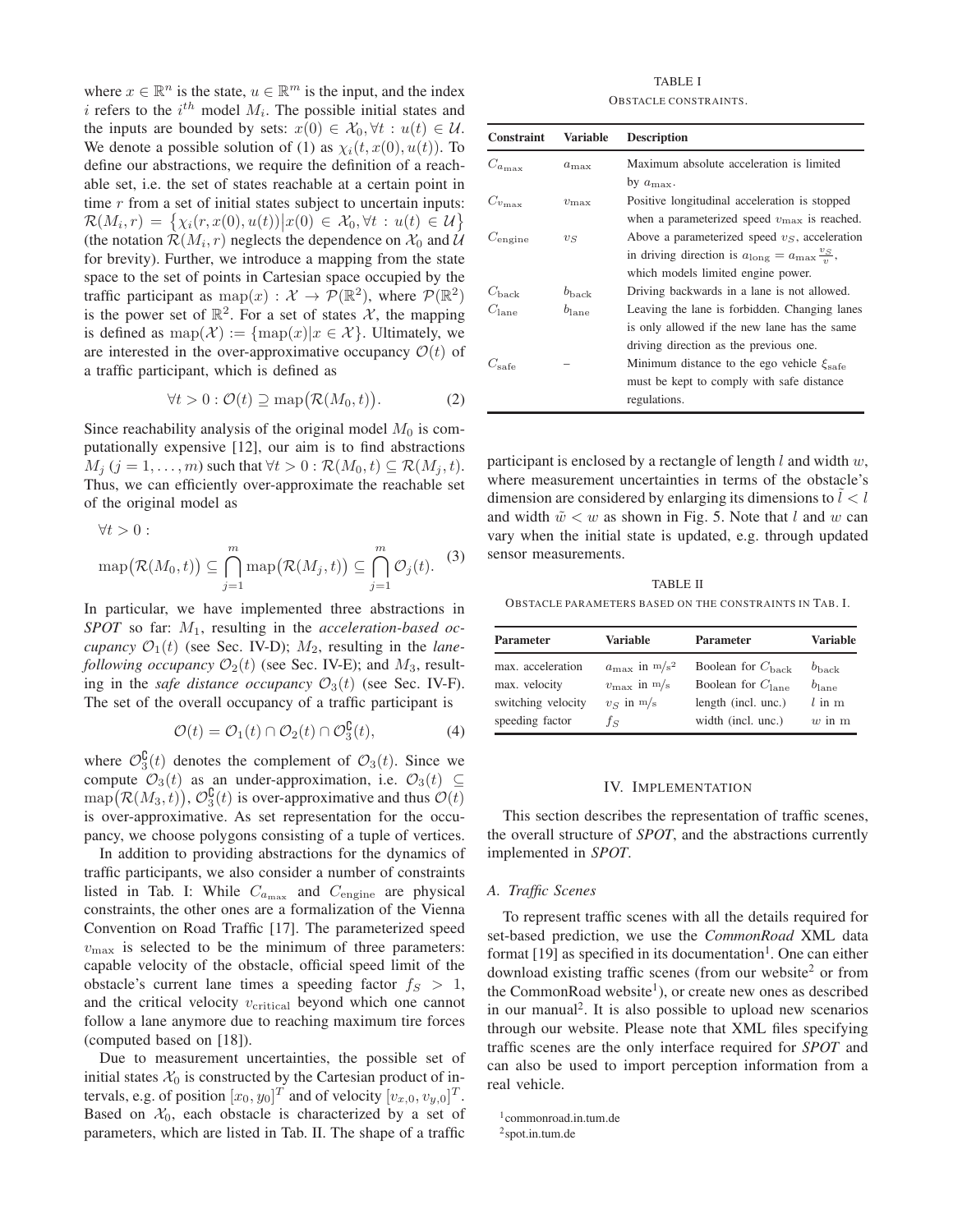# **B.** Class Structure

The architecture of *SPOT* is presented in Fig. 3 using the class diagram of  $UML<sup>3</sup>$ . We emulate the perception of the ego vehicle (class Perception) to consider sensor range limitations among others. Our model of the traffic scene is stored as a map (class Map) and contains lanes (class Lane), obstacles (class Obstacle), and the ego vehicle itself (class Vehicle). A hierarchical class structure behind the superclass Obstacle allows us to distinguish between static and dynamic obstacles (class StaticObstacle and DynamicObstacle) and to represent different types of traffic participants, like passenger cars, trucks, and bicycles. To combine these different types, we use the terms *obstacle* and *traffic participant* interchangeably. Each obstacle has a property of the class Occupancy, which is computed as described in the next section. For further details on our class structure, please see our manual.



Fig. 3. Unified Modeling Language (UML) class diagram of SPOT.

#### C. Overall Algorithm

Alg. 1 shows the overall algorithm of SPOT, which predicts the occupancy for a traffic participant up to the prediction horizon and can run in parallel for each traffic participant. First, the constraint management configures the parameters according to the set of last-measured states of the obstacle (line 1) as detailed in the next paragraph. Second, the reachable lanes are extracted from the road network with respect to  $C<sub>lane</sub>$  (line 2) as presented in the subsequent paragraph *Reachable Lanes*. Next, the occupancies of all abstractions are computed (line 4 and Sec. IV-D to IV-F). Finally, the overall occupancy of an obstacle is returned as the intersection of all occupancies according to (4) (line 6). Please note that we store a separate occupancy polygon for each traffic participant, time interval, and lane to make an efficient collision detection possible.

a) Managing Constraints: As mentioned before, we immediately adapt our model when constraints are violated. During the prediction, the method manageConstraints constantly checks for violations of the constraints based on the set of last-measured states, i.e. initial states  $\mathcal{X}_0$ , and previously-measured states  $\mathcal{X}_{-1}$  of every obstacle. As

 $3$ uml.org

## **Algorithm 1** Occupancy Prediction for an Obstacle

| <b>Require:</b> map |  |  |  |
|---------------------|--|--|--|
|---------------------|--|--|--|

- 1: parameters  $\leftarrow$  MANAGECONSTRAINTS
- 2: reachableLanes  $\leftarrow$  REACH(map, parameters)
- 3: for all VALIDABSTRACTIONS(parameters) do
- $\mathcal{O}_i \leftarrow$  OCCUPANCY<sub>i</sub> (reachableLanes, parameters)  $4:$
- 5: end for
- 6: **return**  $\mathcal{O} \leftarrow \text{INTERSECTION}(\mathcal{O}_j)$

soon as we detect violations of traffic rules, we individually adjust the obstacle's parameters according to Tab. III. We briefly motivate our actions for each constraint: If a traffic participant is driving faster than the speed limit by more than the speeding factor  $f_s$ , we increase the latter to ensure an over-approximative occupancy. When constraint  $C_{\text{engine}}$ is violated, our classification of the engine limits has been incorrect, and thus we remove this constraint. As soon as we detect that a traffic participant is driving backwards, its occupancy for negative speeds is included in our prediction. Likewise, we anticipate an illegal lane change of an obstacle in the set of its reachable lanes (which are described next). Note that  $C_{a_{\text{max}}}$  cannot be violated, since it is a physical constraint. Constraint  $C_{\text{safe}}$  must also not be checked for violations as explained later.

b) Reachable Lanes: To consider all possible routes through the road network, the method reach searches for all reachable lanes according to constraint  $C<sub>lane</sub>$ . As mentioned before, a lane is the union of longitudinally adjacent lanelets. Additionally, we define the current lanes of an obstacle as all lanes in which the obstacle is currently positioned (e.g. in Fig. 6, lane<sub>2</sub> and lane<sub>3</sub> are the current lanes of the traffic participant) and introduce currentLane(lane) as a predicate which evaluates to true if the obstacle is positioned in the given lane. The set of reachable lanes  $\mathcal{O}_{\text{road}}$  of a traffic participant is defined as follows, where  $b<sub>lane</sub>$  is taken from Tab. II, and driving Dir(lane) returns the driving direction of the given lane:

$$
b_{\text{lane}} : \mathcal{O}_{\text{road}} \in \{\text{lane}_i | \forall j : \}
$$
  
\ncurrentLane(lane<sub>j</sub>)  $\land$  (lane<sub>i</sub> = lane<sub>j</sub>  $\lor$   
\nlane<sub>i</sub> = left(lane<sub>j</sub>)  $\lor$  lane<sub>i</sub> = right(lane<sub>j</sub>))  $\land$   
\ndrivingDir(lane<sub>i</sub>) = drivingDir(lane<sub>j</sub>)  
\n $\neg b_{\text{lane}} : \mathcal{O}_{\text{road}} \in \{\text{lane}_i | \forall j : \}$   
\ncurrentLane(lane<sub>j</sub>)  $\land$  (lane<sub>i</sub> = lane<sub>j</sub>  $\lor$   
\nlane<sub>i</sub> = left(lane<sub>j</sub>)  $\lor$  lane<sub>i</sub> = right(lane<sub>j</sub>)) $\}$ 

## D. Acceleration-Based Occupancy (Abstraction  $M_1$ )

Abstraction  $M_1$  considers the limits of the absolute acceleration  $(C_{a_{\text{max}}})$  of traffic participants while ignoring other constraints. As a result, the occupancy for a reference point of a traffic participant (see Fig. 5) at time  $t$  can be exactly computed by a circle with center  $c(t)$  and radius  $r(t)$  [20]:

$$
c(t) = \begin{bmatrix} x_0 \\ y_0 \end{bmatrix} + \begin{bmatrix} v_{x,0} \\ v_{y,0} \end{bmatrix} t, \quad r(t) = \frac{1}{2} a_{\text{max}} t^2.
$$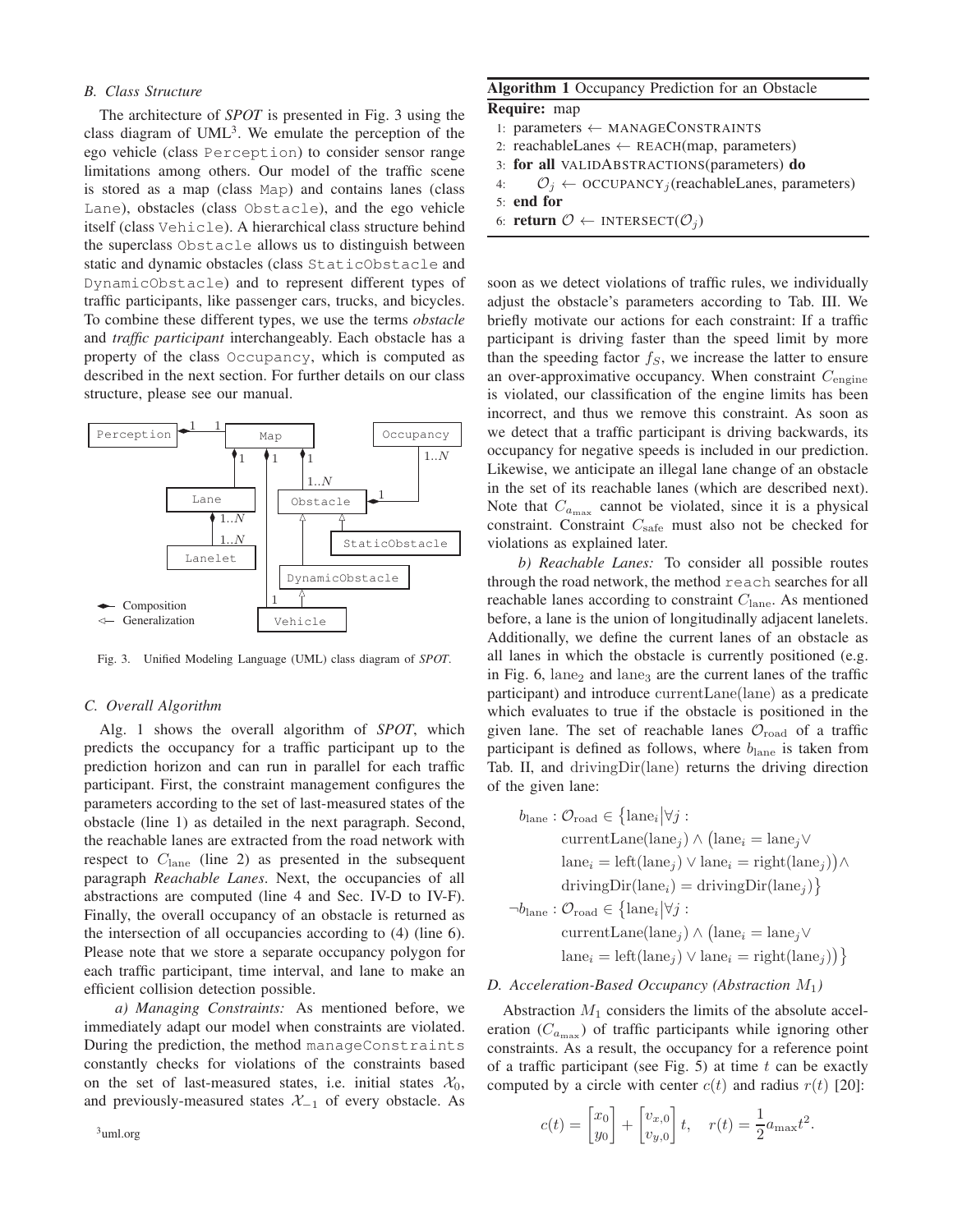**TABLE III** CONSTRAINT MANAGEMENT.

| <b>Constraint</b>   | <b>Check constraint condition</b>                                         | If constraint condition is violated, do     |
|---------------------|---------------------------------------------------------------------------|---------------------------------------------|
| $C_{v_{\max}}$      | $v_0$ > speedLimit $f_s$                                                  | $f_S = f_S + \frac{v_0}{\text{speedLimit}}$ |
| $C_{\text{engine}}$ | $a_0 > a_{\text{max}} \frac{v_S}{v_0} \wedge v_S < v_0 < v_{\text{max}}$  | $v_S \rightarrow \infty$                    |
| $C_{\rm back}$      | $v_0 < 0 \wedge b_{\text{back}}$                                          | $b_{\text{back}} = \text{false}$            |
| C <sub>lane</sub>   | $drivingDir(lane(\mathcal{X}_0)) \neq drivingDir(lane(\mathcal{X}_{-1}))$ | $b_{\text{lane}} = \text{false}$            |

The occupancy for a given time interval  $\tau_k = [t_k, t_{k+1}]$  is bounded by two circles at  $t_k$  and  $t_{k+1}$  and a concave bound as derived in [9]. We can over-approximate this occupancy with a convex polygon  $Q(q_1, \ldots, q_6)$  as shown in Fig. 4. The coordinates of the vertices  $q_i$  are given in [12].



Fig. 4. Polygon  $Q(q_1, \ldots, q_6)$  encloses the occupancy for a reference point of a traffic participant for the time interval  $\tau_k = [t_k, t_{k+1}].$ 

Next, the dimensions of the traffic participant (including uncertainties) are added as shown in Fig. 5. Polygon  $Q$ , representing the occupancy for the reference point, is enlarged by half of  $l$  and  $w$  in each direction to obtain polygon  $P$ , which is the over-approximative occupancy  $\mathcal{O}_1(\tau_k)$ .



Fig. 5. Polygon  $P(p_1, \ldots, p_6)$  is the occupancy  $\mathcal{O}_1(\tau_k)$  of an vehicle. The vertices  $q_1, \ldots, q_6$  are taken from Fig. 4.

## E. Lane-Following Occupancy (Abstraction  $M_2$ )

In the previous subsection on abstraction  $M_1$ , we have only considered maximum absolute acceleration. However, as constraints  $C_{v_{\text{max}}}$  and  $C_{\text{engine}}$  describe, a traffic participant cannot always accelerate with  $a_{max}$  in driving direction, but is restricted by maximum velocity and maximum engine power. A traffic participant also cannot drive backwards unless for a parking maneuver, which forbids movement in negative driving direction ( $C_{\text{back}}$ ). Thus, abstraction  $M_2$ constrains the movement of the traffic participant in driving direction when following lanes, while assuming that any

movement in lateral direction is allowed, i.e. perpendicular to the driving direction. Since motion is limited to the reachable lanes of the road network  $(C<sub>lane</sub>)$ , the occupancy is only extended to all laterally adjacent lanes which are part of  $\mathcal{O}_{\text{road}}$ . To sum up, abstraction  $M_2$  fully considers  $C_{v_{\text{max}}}$ ,  $C_{\text{engine}}$ ,  $C_{\text{back}}$ , and  $C_{\text{lane}}$ , while  $C_{a_{\text{max}}}$  is only considered in driving direction.

In order to efficiently enforce these constraints, we require the shortest path through the road network to obtain an overapproximation of the reachable set. Since this is a timeconsuming optimization problem, we adopt the solution in [12]. As shown in Fig. 6, the shortest path is obtained by following inner lane bounds, while changing the side of the lane instantaneously at inflection points. Clearly, this is not possible in reality; however, this does not result in too conservative over-approximations in practice. The reachable occupancy  $\mathcal{O}_2(t)$  is computed by moving along inner lane bounds and assuming that everything perpendicular to them is reachable. Uncertainties in the initial velocity and acceleration are considered by choosing the respective maximum value in driving direction, which ensures an overapproximation as proven in [9]. The details for computing  $\mathcal{O}_2(t)$  are presented in [12].



Fig. 6. Occupancy  $\mathcal{O}_2(t)$  is obtained for all reachable lanes  $\mathcal{O}_{\text{road}}$ .

## F. Safe Distance Occupancy (Abstraction  $M_3$ )

Intersecting  $\mathcal{O}_1(t)$  with  $\mathcal{O}_2(t)$  results in an overapproximative occupancy, which can be used by the ego vehicle to safely plan its future motion. However, our prediction can block space in front of the ego vehicle since we allow other traffic participants to change lanes. For example, imagine a scenario as depicted in Fig. 9. When the future occupancy of an obstacle in an adjacent lane reaches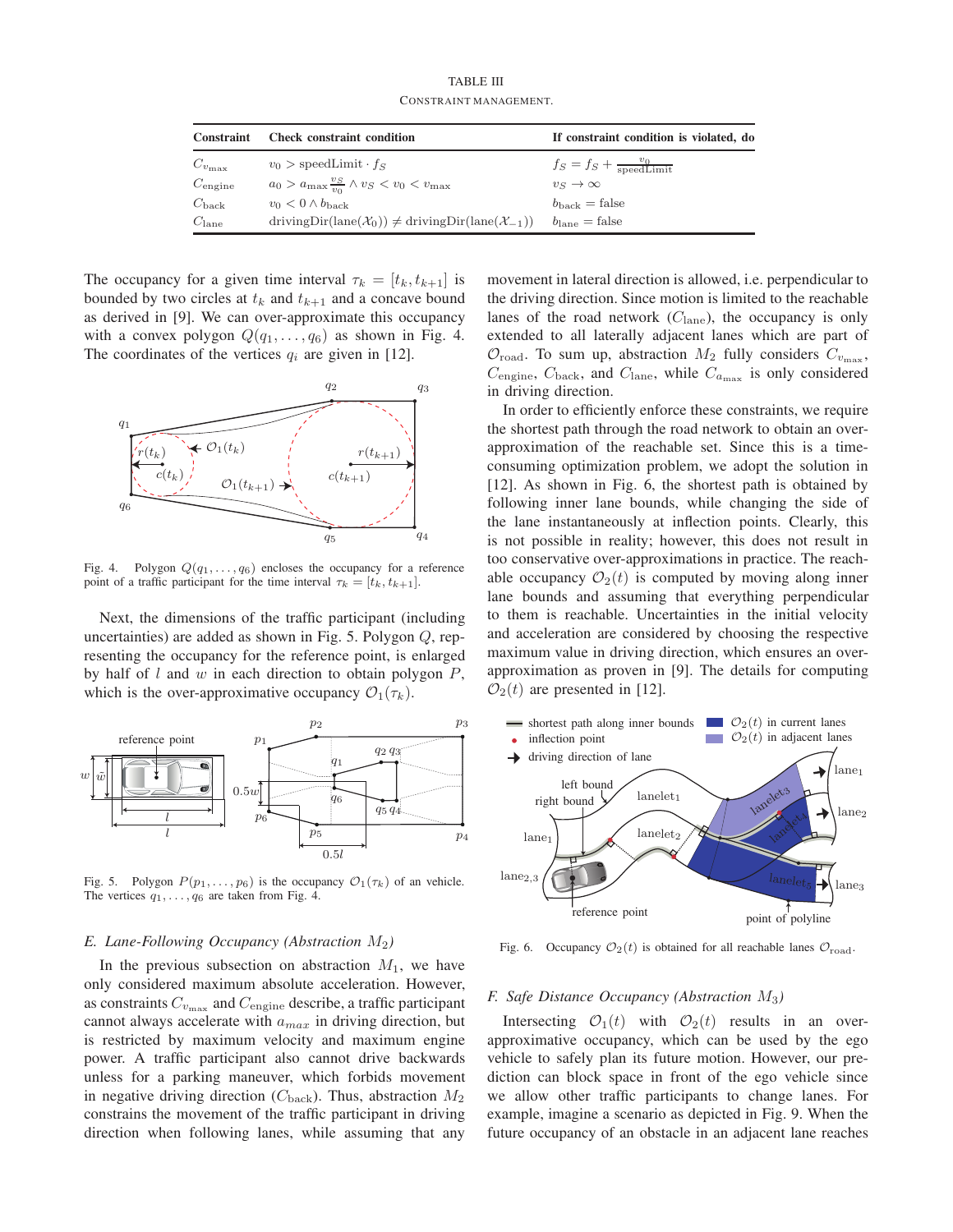in front of the ego vehicle, an intended trajectory cannot be verified as safe, even though traffic regulations forbid such a maneuver: The Vienna Convention on Road Traffic demands sufficient distance between two successive vehicles [17, 13§5], and the German traffic law, Straßenverkehrs-*Ordnung* (StVO), states that one shall not endanger any following traffic participants when changing lanes  $[21, 5\S4]$ . Consequently, one has to keep a sufficient distance from the preceding and following traffic participants in order to abide by the traffic rules. We denote this distance by safe distance and consider it under constraint  $C_{\text{safe}}$ . In the following, we explain this novel abstraction in more detail.

Assuming equal maximum deceleration among traffic participants, the safe distance can be computed according to [22] as

$$
\xi_{\text{safe}} = \frac{1}{2a_{\text{max}}} \left( v_{f,0}^2 - v_{p,0}^2 \right) + v_{f,0} \delta,\tag{5}
$$

where  $v_{f,0}$  and  $v_{p,0}$  are the initial velocities of the following and preceding vehicles, respectively, and  $\delta$  is the reaction delay, *i.e.* the time between the preceding vehicle's full brake at time zero and the following vehicle's full braking. To under-approximate the safe distance, we use  $\delta = 0.3$  s, which is an assumption of [22] for automated vehicles and much shorter than the reaction time of human drivers of approximately  $\delta = 1.0$  s [23, Fig. 1].

Abstraction  $M_3$  is applied to traffic participants which are in laterally adjacent lanes to the ego vehicle. Since we are interested in the safe distance in front and in rear of the ego vehicle, (5) is evaluated at each time step for two cases: The traffic participant is considered in one case to be the preceding vehicle (resulting in  $\xi_{\text{safe front}}$ ) and in the other case to be the following vehicle (resulting in  $\xi_{\text{safe, rear}}$ ), as shown in Fig. 7. After taking the minimum distance and constructing a polygon perpendicular to the corresponding lane bounds analogously to  $M_2$  (see [12]), we obtain the occupancy  $\mathcal{O}_3(\tau_k)$ , which is an under-approximation of the legal safe distance.



Fig. 7. Front and rear safe distances  $\xi_{\text{safe}}$  of the ego vehicle at  $t_k$  and  $t_{k+1}$  with respect to the traffic participant result in  $\mathcal{O}_3(\tau_k)$ .

As mentioned in Sec. IV-C, constraint  $C_{\text{safe}}$  does not have to be considered in the constraint management. Due to  $C_{\text{safe}}$ , we do not predict lane change maneuvers which do not comply with the legal safe distance. However, when a traffic participant initiates a lane change, we consider its occupancy in its new lane regardless of safe distance regulations, since abstraction  $M_3$  restricts the occupancy only on laterally adjacent lanes. If the assumption on the safe distance is violated (i.e. another traffic participant does not abide by the traffic rules) and the ego vehicle is not able to find a evasive trajectory, a resulting collision is the sole responsibility of the other traffic participant.

To sum up, abstraction  $M_3$  enables the ego vehicle to verify the part of its trajectory where other traffic participants are not allowed due to safe distance regulations as safe. If obstacles cut in nevertheless, their occupancy is automatically predicted in their new lane, and the ego vehicle can react by trying to regain a sufficient distance.

## V. NUMERICAL EXAMPLES

We demonstrate the features of SPOT on two different multi-lane road networks. Both scenarios are taken from the CommonRoad benchmarks<sup>4</sup> [19] (each unique ID is mentioned later) and are based on real roads. We use a time step size of  $\Delta t = t_{k+1} - t_k = 0.5$  s and a prediction horizon of  $t_f = 3$  s. All obstacles are assigned the parameters listed in Tab. IV, in which we have obtained  $a_{\text{max}}$  by choosing a friction coefficient of  $\mu = 0.82$  for a dry, good road and a gravity constant of  $g = 9.81 \text{ m/s}^2$  [24, Fig. 3.3].

**TABLE IV** OBSTACLE CONFIGURATION FOR SCENARIO I AND II.

| <b>Parameter</b>  | Value                  | <b>Parameter</b>           | Value                  |
|-------------------|------------------------|----------------------------|------------------------|
| $a_{\max}$        | $8.0 \,\mathrm{m/s^2}$ | a <sub>0</sub>             | $0 \text{ m/s}^2$      |
| $v_{\rm max}$     | $50.0 \,\mathrm{m/s}$  | $v_{0, \text{Scenario I}}$ | $13.89 \,\mathrm{m/s}$ |
| $v_S$             | $15.0 \,\mathrm{m/s}$  | $v_{0,\text{ego vehicle}}$ | $33.0 \,\mathrm{m/s}$  |
| $b_{\rm back}$    | true                   | $v_{0, \text{Obstacle 4}}$ | $35.0 \,\mathrm{m/s}$  |
| b <sub>lane</sub> | true                   | $v_{0, \text{Obstacle 5}}$ | $27.0 \,\mathrm{m/s}$  |
|                   | 4.8 <sub>m</sub>       | $f_S$                      | 1.2                    |
| w                 | 2.0 <sub>m</sub>       |                            |                        |

## A. Intersection (Scenario I)

At road intersections, occupancy prediction is not only particularly important but also challenging. Scenario I presents an intersection in Munich's inner city (CommonRoad ID: S=GER\_MUC\_3a): The north-south street Leopoldstraße (5 lanes) is crossed by Hohenzollernstraße (2 lanes) and Nikolaistraße (2 lanes), which is modeled as an uncontrolled intersection. Fig. 8(a) shows the initial configuration at  $t_0$ with Obstacles 1-3, which are all subject to the official speed limit of 50.0 km/h  $\approx 13.89$  m/s. While Obstacle 1 (blue) is driving south and can maneuver to the two left adjacent lanes, Obstacle 2 (red) is heading north with the possibility of continuing to one of the two straight lanes or taking a right or left turn. Note the median strip on Leopoldstraße where driving is not allowed. Obstacle 3 (green) is located on Hohenzollernstraße and can take a right turn. While Fig. 8(a) illustrates the occupancies  $\mathcal{O}(t)$  for an intermediate time interval  $t \in [t_3, t_4] = [1.5 \text{ s}, 2.0 \text{ s}]$ , Fig. 8(b) shows  $\mathcal{O}(t)$ for the entire prediction horizon  $t \in [t_0, t_f]$ .

<sup>&</sup>lt;sup>4</sup>commonroad.in.tum.de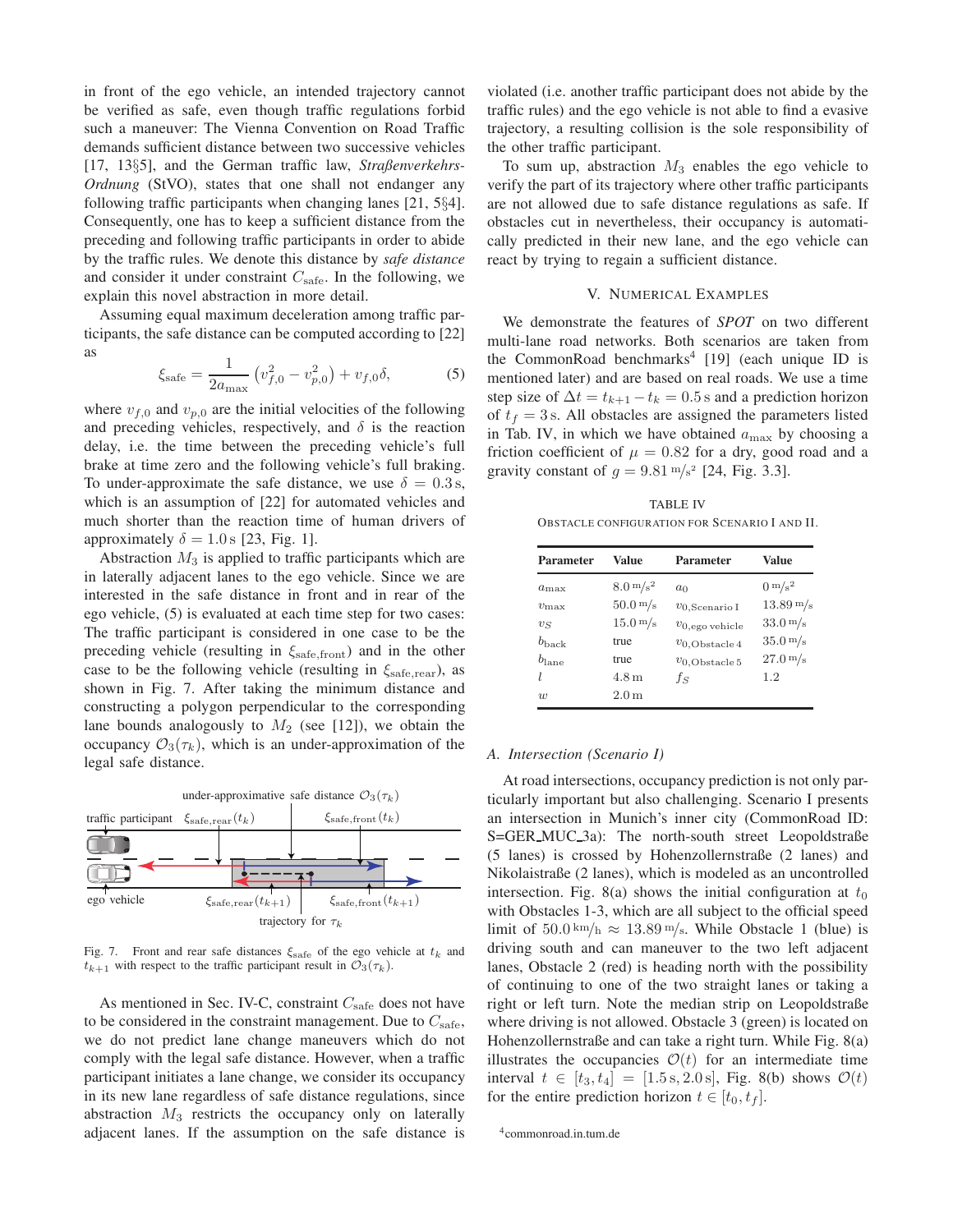

(b)  $\mathcal{O}(t)$  for the whole time horizon  $t \in [t_0, t_f]$ .

Occupancies of Obstacles 1, 2, and 3 in Scenario I. The plot  $Fig. 8.$ shows the initial configuration at  $t_0$  and the predicted occupancies  $\mathcal{O}(t)$  for selected time intervals.

The computation times of SPOT for predicting the occupancies in Scenario I for the whole time horizon are presented in Tab. V. They have been obtained using MATLAB 2016a on a machine with a 2.6 GHz Intel Core i7 processor with 20 GB 1600 MHz DDR3 memory and without using parallelization. It can be seen that the computation only requires a fraction of the prediction horizon. SPOT can also parallelize the independent prediction of each obstacle on a machine with a multi-core processor and thus compute the future occupancy of many surrounding obstacles in similar

time. Since the computation time was below  $0.05 s$  for all tested scenarios, the required time seems to be fairly independent of the traffic scene.

**TABLE V** COMPUTATION TIMES FOR SCENARIO I.

|            | <b>Computation</b><br>time | Prediction<br>horizon | <b>Fraction of the</b><br>prediction horizon |
|------------|----------------------------|-----------------------|----------------------------------------------|
| Obstacle 1 | 0.017 s                    | 3s                    | $0.56\%$                                     |
| Obstacle 2 | 0.025 s                    | 3s                    | $0.83\%$                                     |
| Obstacle 3 | 0.012 s                    | 3s                    | $0.39\%$                                     |

#### B. Multi-Lane Highway (Scenario II)

Scenario II features a three lane highway, where the ego vehicle is located in the middle lane (CommonRoad ID: S=GER\_A9\_2a). As described in Tab. IV, Obstacle 4 is driving faster than the ego vehicle (see Fig. 9), while Obstacle 5 is slower (see Fig. 10). In this scenario, a speed limit does not exist, which is common for a German Autobahn. To highlight the effect of abstraction  $M_3$  (safe distance occupancy), the reaction time is increased to  $\delta = 2.0$  s. Please note that for the sake of clarity, we plot the predicted occupancies for  $t \in [t_2, t_3] = [1.0 \text{ s}, 1.5 \text{ s}]$  only and separately for each obstacle.

In Fig. 9(a), the three occupancies  $\mathcal{O}_1(t)$ ,  $\mathcal{O}_2(t)$ , and  $\mathcal{O}_3(t)$  of Obstacle 4 are drawn separately. It can been seen that  $\mathcal{O}_2(t)$  is smaller than  $\mathcal{O}_1(t)$ , since motion in driving direction is restricted more in abstraction  $M_2$ . By combining the three occupancies, we obtain  $\mathcal{O}(t)$ , which is shown in Fig. 9(b) and considers that Obstacle 4 must keep a sufficient distance from the ego vehicle. Please note that the occupancy in the right-most lane has automatically been shortened by extending  $\mathcal{O}_3(t)$  to the right lane, since Obstacle 4 cannot drive backwards.

The predicted occupancies for Obstacle 5 are plotted in Fig. 10. Since Obstacle 5 is slower than the ego vehicle, it can only change lanes after the ego vehicle has passed.



Fig. 9. Occupancy of Obstacle 4 in Scenario II. The plot shows the initial configuration at  $t_0$  and the predicted occupancies  $\mathcal{O}(t)$  for  $t \in [t_2, t_3]$ .